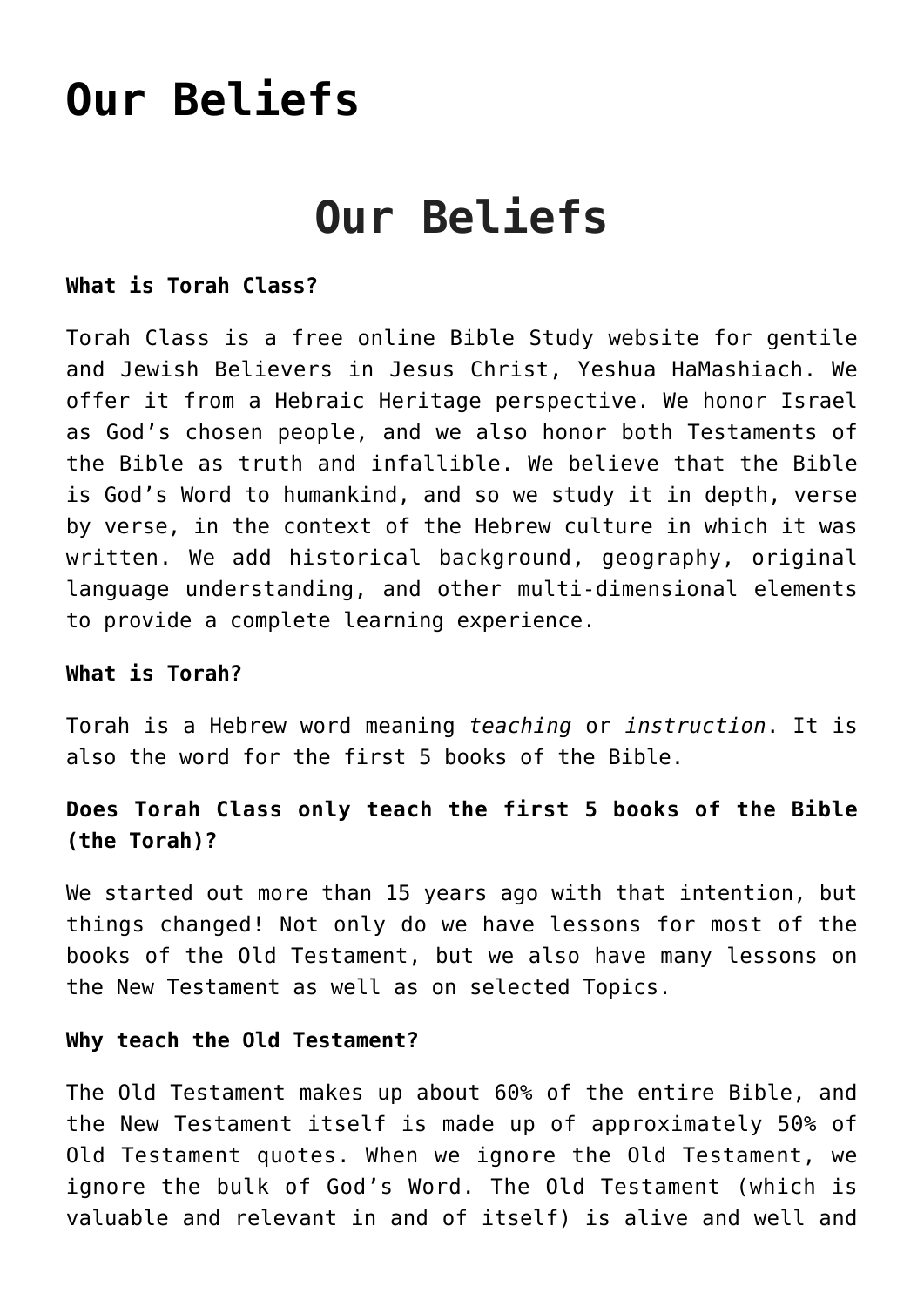forms the necessary basis for proper understanding of the New.

## **Is there a charge or fee for taking Torah Class lessons?**

No! It's **free**! No gimmicks. The local Seed of Abraham Fellowship congregation, along with generous online donors (thank you!), pays for the Torah Class website.

## **Do I have to sign-up or register for Torah Class?**

Yes. Please click on [Register](https://torahclass.com/user-register) or [Login](https://torahclass.com/user-login) at the top of the home page, and then register. [Registration](https://torahclass.com/user-register) is easy and **free**.

# **Is there a certain order that I'm supposed to watch the lessons?**

Although you can begin anywhere you like, we strongly recommend that you begin at [Genesis](https://torahclass.com/teacher/author/tom-bradford/old-testament-studies/old-testament-studies-genesis) and go in order of the books of the Bible to get the most from Torah Class. Each lesson and each book build from the previous lessons and books. However, for those who are searching for reference material on a topic or a Bible book, use the Search feature in the top right corner of our website.

## **What does Torah Class teach?**

Torah Class teaches the Bible verse by verse in an exegetical, multi-dimensional format from Genesis to Revelation. We believe in taking the Bible literally and tend to concentrate mostly on the Old Testament because it plays an enormous role in the New Testament and has traditionally been the least studied and understood part of the Bible by Christians.

## **Does Torah Class believe in and teach the New Testament?**

Yes, of course! However, the Old Testament is critically important to know before serious New Testament study should begin, since it forms the foundation for a proper context and understanding of the New Testament. The Old Testament answers many theological questions that the New Testament doesn't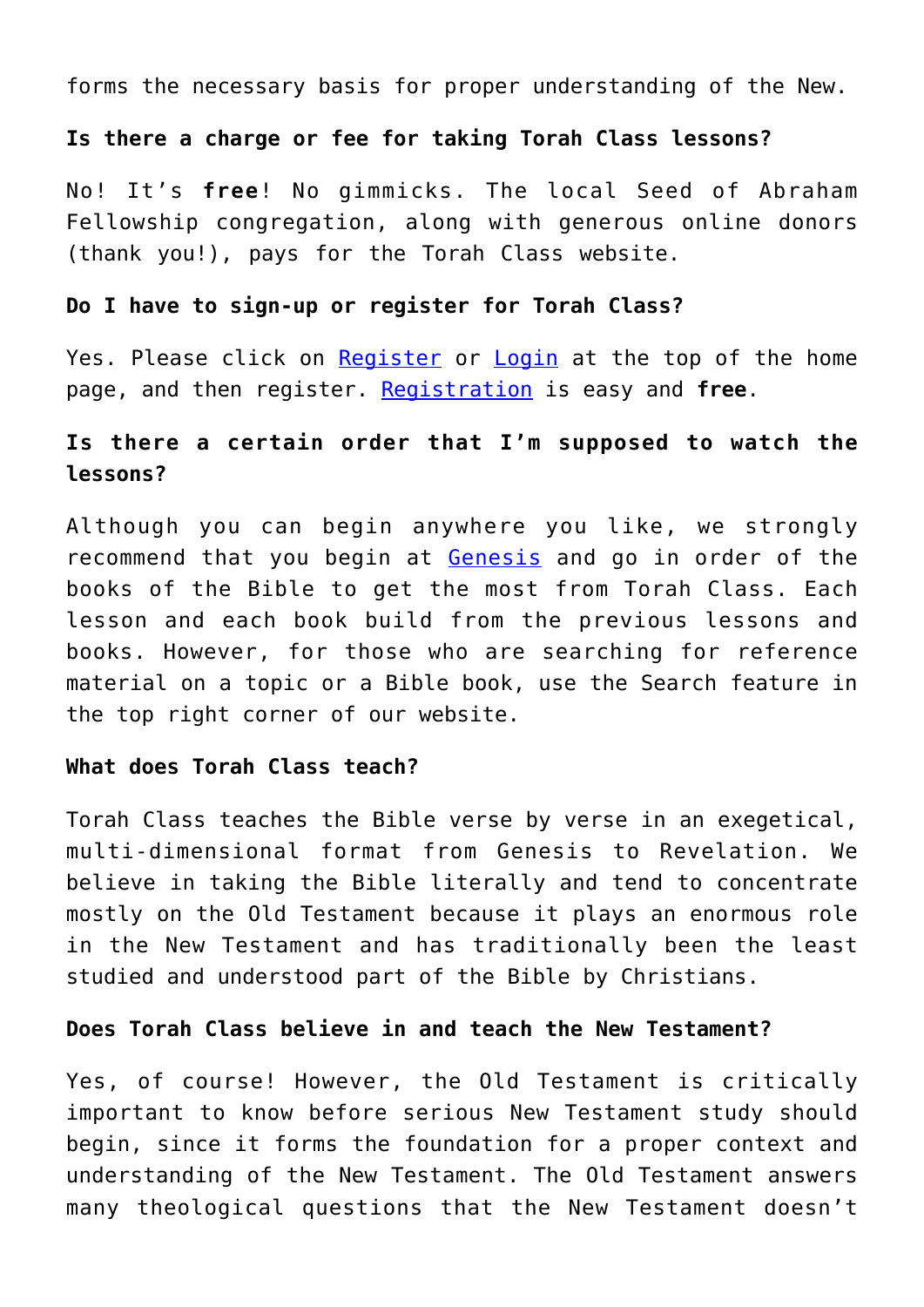address and establishes principles that a Bible student needs to know. Your knowledge of many of these principles is taken for granted in the New Testament.

# **Does Torah Class think that gentiles need to become Jews or practice Judaism in order to worship Jesus (Yeshua)?**

No! There is no need for a gentile to "become a Jew," and coming to salvation does not physically change gentiles to Jews, nor Jews to gentiles.

#### **Does Torah Class try to turn Christians towards Judaism?**

No. We do not advocate gentile Christians observing Judaism. However, there are many good Traditions in Judaism that Christians might want to consider using for themselves. Also, understanding 1st century Judaism is especially important for understanding the New Testament.

# **Is The Law of Moses still valid, or is it dead and gone and nailed to the cross?**

Jesus Himself taught in His Sermon on the Mount in Matthew 5:17-20 that the Law remains alive, and that not the tiniest bit of it will be abolished until the Heavens and Earth pass away. The issue for all Believers is how to use and apply The Law in our modern lives and in our many and various cultures, as guided by the Holy Spirit within us and done in the spirit God intended.

#### **Does The Law save us?**

No. Only Yeshua, Jesus Christ, saves us. The Law is NOT for salvation and NEVER was for salvation. Rather, it explains what sin is, who God is, and what He deems is good and evil; and it lays out God's divine principles by which every Believer in the God of Israel is to live AFTER they've been redeemed.

#### **Does violating The Law affect or even end our salvation?**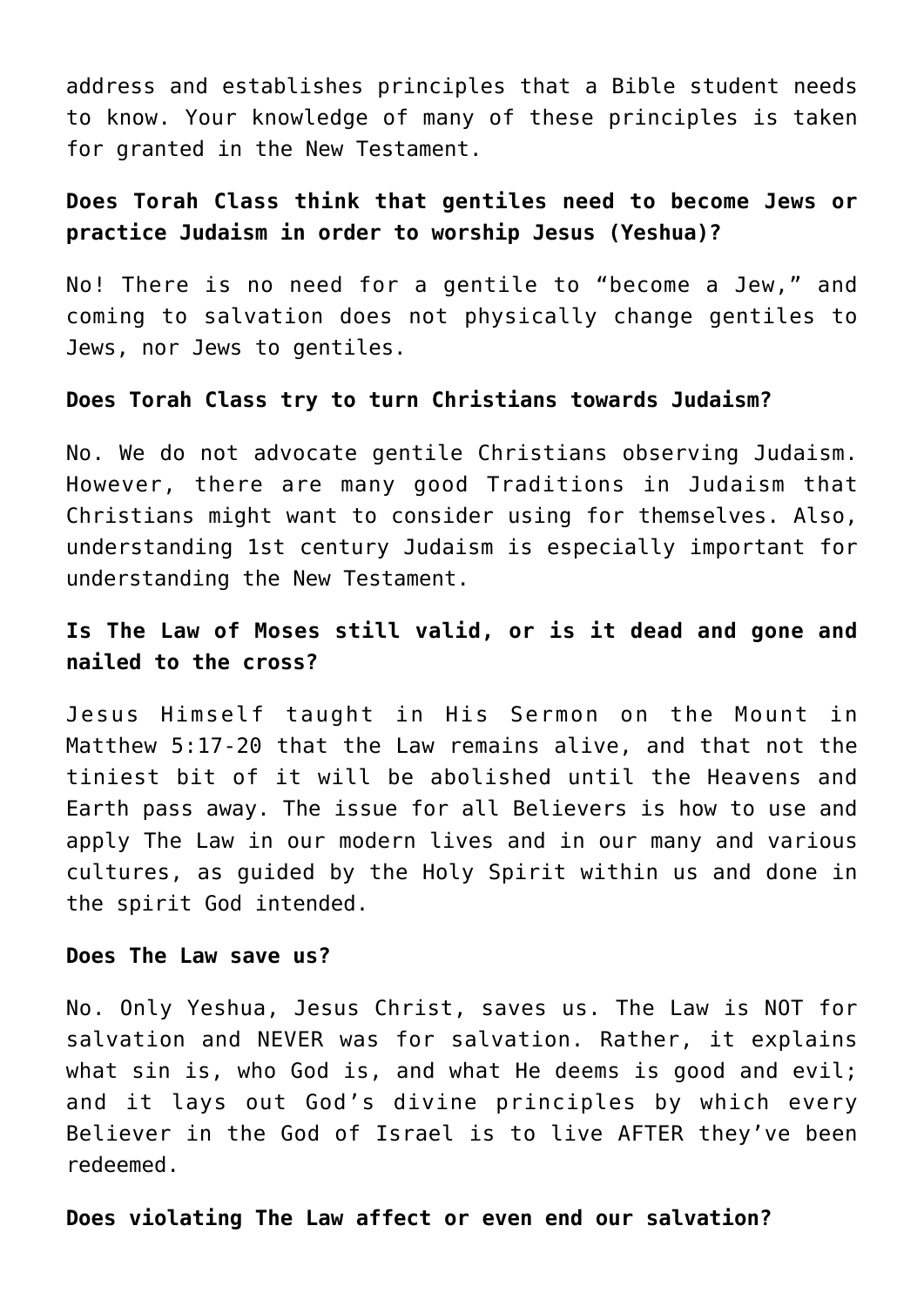No. Violating the Law is called sin, and Yeshua died to atone for our sins (our violations of the Law: 1 John 3:4).

## **Do you celebrate the Jewish (Biblical) Feasts?**

Yes, we do! The 7 biblical feasts were not only ordained by God to be observed literally but were also prophetic of Messiah's ministry and foreshadow the redemptive process. It is also a means for Christians to identify with the Jewish people as our elder brothers and sisters in the faith and to join with them in common celebration of our mutual God.

## **Do you celebrate Christmas and Easter?**

We understand and agree with the desire to celebrate Christ's birth and resurrection, yet Christmas and Easter are undeniably manmade celebrations that began as borrowed pagan celebrations and over time have been further co-opted by the secular world. For these reasons, we have chosen different occasions to celebrate the Believer's intent of Christmas and Easter. Therefore, while there is no God-ordained biblical feast after which we can model a celebration of Jesus' birth, there is a series of 3 God-ordained biblical festivals that precisely speak of His death, burial, and resurrection: the Biblical Feasts of Passover, Unleavened Bread, and Firstfruits. We celebrate those feasts in lieu of Easter.

## **Does Torah Class celebrate the birth of Jesus?**

Yes. But we have chosen to celebrate it on Hanukkah. We know that He was not born on Hanukkah (and neither was He born on December 25th!) and that Hanukkah was not created for that purpose; however, it does afford us an occasion to remember and thank the Lord for the birth of our Savior. It also gives us another way to be celebrating at the same time as our Jewish friends and allows us a "reset" from Christmas to a more appropriate way to celebrate the birth of Yeshua.

## **Does Torah Class observe a Saturday Sabbath?**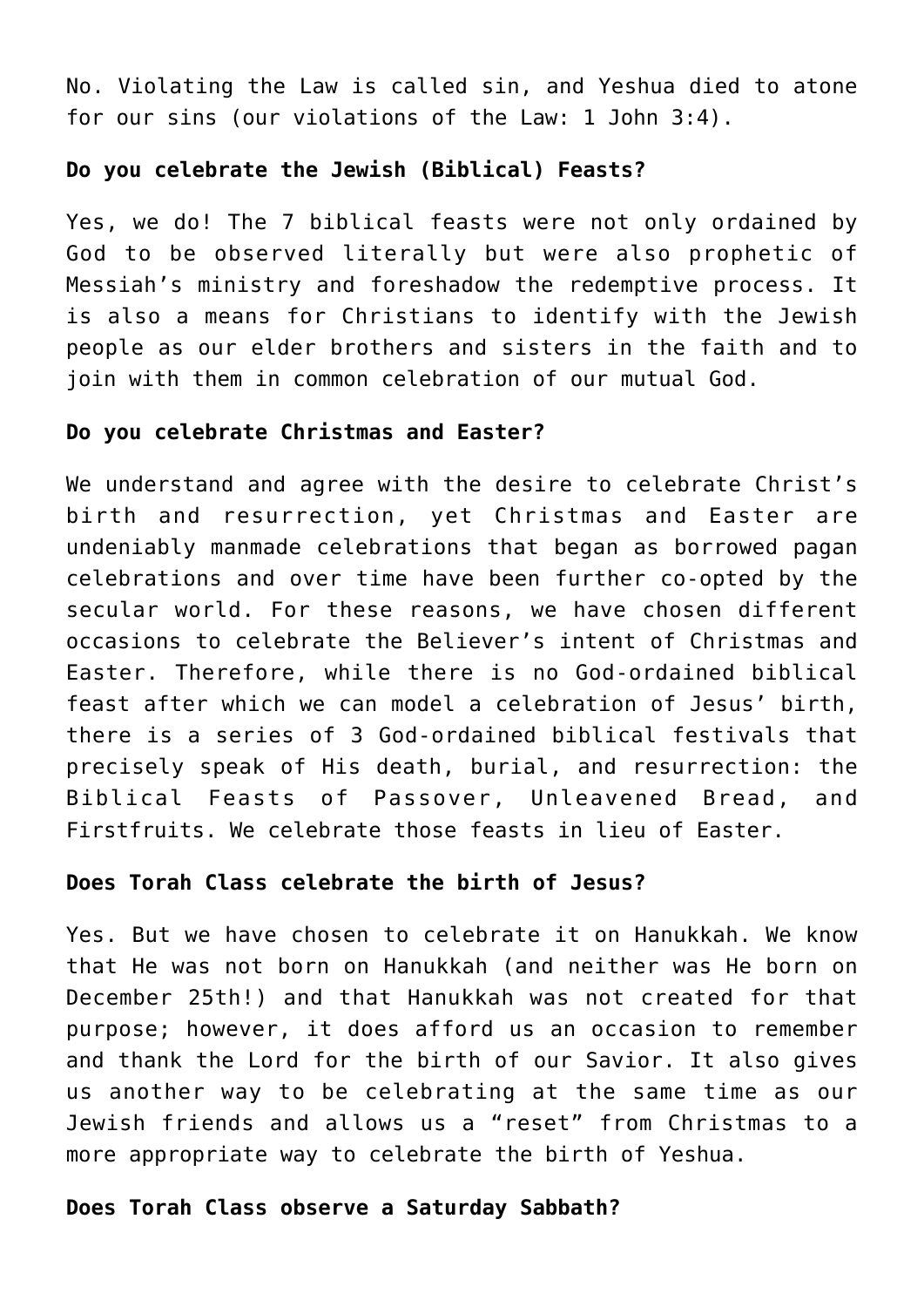Yes. There is historically and biblically no such thing as a "Sunday" Sabbath. Saturday is the 7th day of the week, while Sunday is the 1st day of every week. Sunday was designated as the "Lord's Day" circa A.D. 350 by the Roman Church at the Synod of Laodicea; and at the same time, Sabbath for gentile Christians was officially abolished by the Roman Church leadership. There is only one biblical weekly Sabbath: the 7th day, Saturday (Friday sundown to Saturday sundown as reckoned by the Hebrew day). It is a day of rest (ceasing). Sabbath was originally ordained at Creation, and it remains a holy day for all mankind to observe.

## **Is The Law for Jews only, and is Christ for gentiles only?**

The Law and Christ are for both Jews and gentiles. However, the Law and Christ each have different functions. The Law is not a means of salvation for Jews, and Christ is not an alternative means of salvation meant only for gentiles.

#### **Does Torah Class think it's wrong to meet on Sunday?**

No. Our companion congregation, [Seed of Abraham Fellowship,](https://www.seedofabrahamfellowship.com/) meets on Sundays as well as Saturdays and other days of the week. That the bulk of the Church meets to worship on Sunday is a perfectly good thing for all Believers. However, meeting on Sundays is NOT Sabbath observance; and it should not be mistaken as such.

# **Should Jews who become "Christians" go to a traditional gentile Church?**

That is entirely up to the individual. If a Jewish Believer prefers to go to a traditional Church, great. Often a Messianic Synagogue is more comfortable for a Messianic Jew because they tend to hold their services in a more culturally Jewish setting. Messianic Synagogues are Jewish Synagogues where Yeshua (Jesus) is worshipped as the Messiah. But no Jew who comes to belief in Yeshua should be asked to give up any element of his or her Jewishness. There is NO biblical or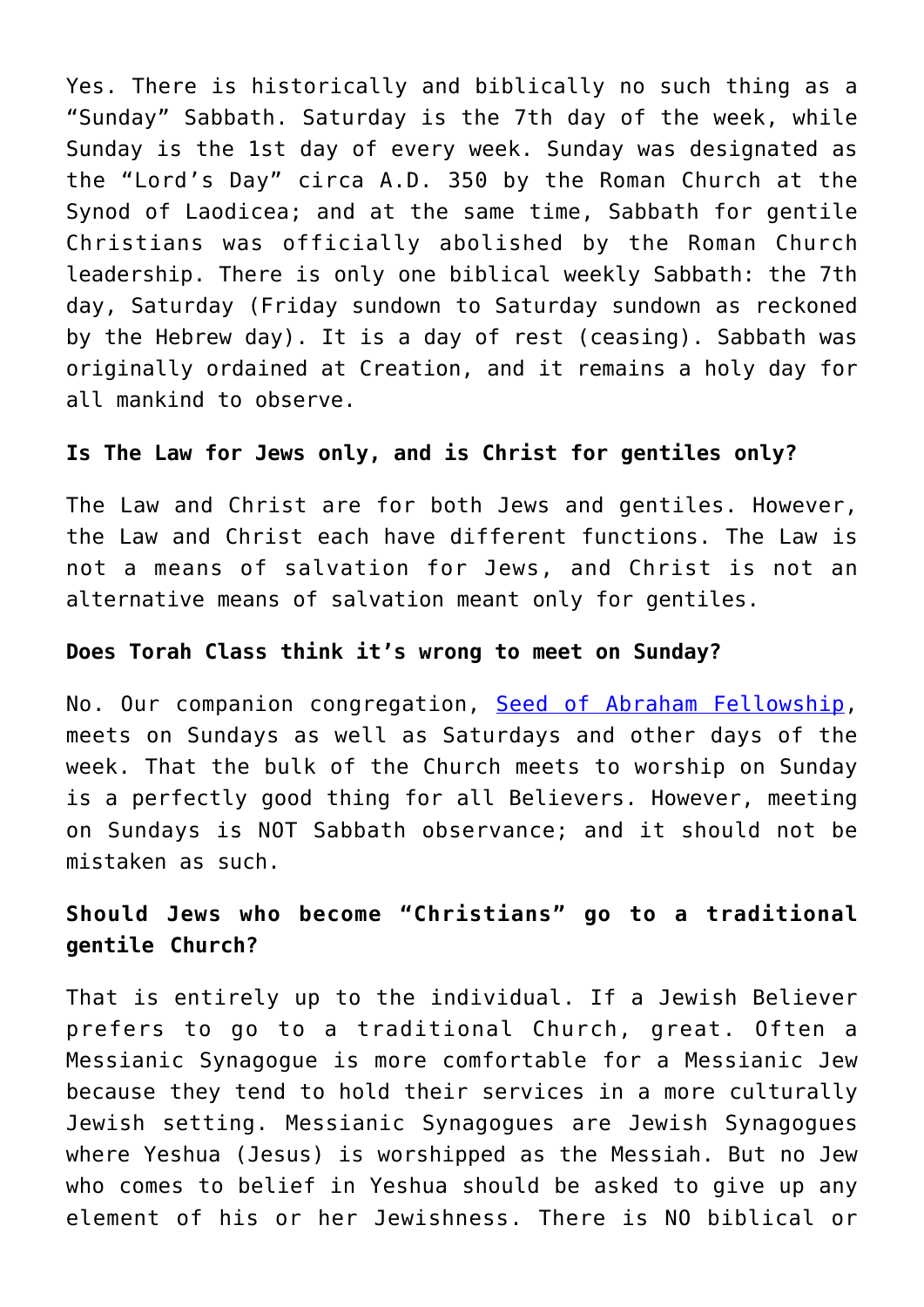spiritual requirement for a Jew to stop being Jewish when he or she comes to faith in Messiah.

#### **Is Torah Class part of the Hebrew Roots movement?**

We prefer to use the term Hebraic Heritage and to focus on the Bible, as opposed to ritual and tradition. Hebrew Roots or Jewish Roots is a term that has been abused, misused, and not precisely defined. In one sense, it merely means to acknowledge that the Christian faith sprung from the Hebrew faith and has a Jewish Messiah, and that our holy text (the Bible) is a Hebrew document written entirely by Hebrews. In another sense, Hebrew Roots indicates a love for (and spiritual connection with) Israel and the Jewish people and an acknowledgement that Jesus did NOT create a new religion of, by, and for gentiles. Torah Class believes in these first two tenets. However, some other folks have taken a rather different view and tend to ask their gentile adherents to more or less "become Jews," often by observing many Orthodox Jewish Traditions and also thinking that when becoming saved, a gentile literally goes through a physical transformation of some kind and becomes a physical Jew or national Israelite. Torah Class does NOT accept this because it has no biblical basis.

## **What is a Messianic Jew?**

A Messianic Jew is another name for a Jewish person who has come to faith in Yeshua (Jesus). Usually a Jew who calls himself a "Messianic" attends a Messianic Synagogue as opposed to a traditional Church, and may observe some number of cultural Jewish Traditions, but otherwise believes essentially the same as a gentile Christian and relies on the same Savior.

## **Are Jesus and Yeshua different people?**

No; they are the same person. Jesus is an Anglo-Saxon name given to our Messiah by English speakers as a result of the Bible being translated from Hebrew and Greek into the European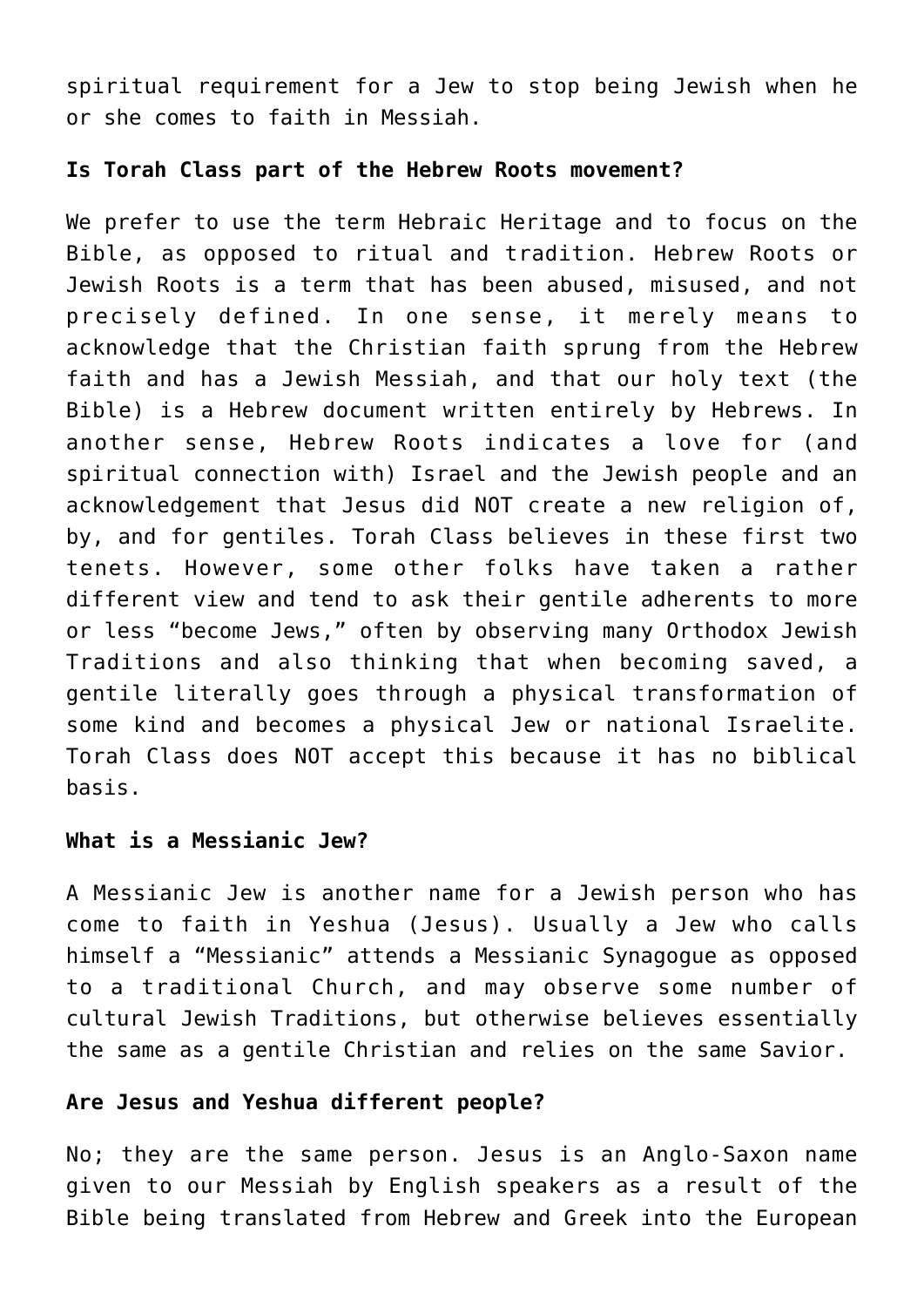languages. Since He was born a Jew to Jewish parents in the Jewish Holy Land, He of course was given a Hebrew name (not an English name!) by his parents. His given name was Yeshua (Hebrew meaning God Saves). In Torah Class, we acknowledge both names as valid and acceptable but favor "Yeshua" as it is His real and original name in His own language and culture, and it is easily pronounceable by English speakers.

## **Is Yeshua (Jesus) God?**

Yes, He is. Jesus is 100% God, and 100% man (a true mystery). He is one with the Father and the Holy Spirit. They are not separate "gods," nor is the Father the "old god" and Yeshua the "new god".

## **Does Torah Class stand with Israel?**

Yes! We see Israel as God's land, given as a permanent inheritance to the Israelites. Therefore, we affirm Israel as a Jewish State and that all the land described in the Bible as belonging to Israel still belongs to Israel alone, even if at the moment some of that land is either disputed or not fully in their possession.

## **Does Torah Class support Israel with ministries and money?**

Yes, Torah Class supports 3 ministries directly connected to Israel through Seed of Abraham Ministries's Family of 5. [Holyland Marketplace](https://holylandmarketplace.com/) is an online store that sells products made primarily by Believing Jews living in Israel. The store is not-for-profit, and all proceeds are used to benefit Israeli Believers. Seed of Abraham also has two ministries located in Israel. [LoveIsrael.org](https://www.loveisrael.org/) operates a Messianic learning center in Ashdod and transmits Bible teachings on various cable and satellite TV stations in the Middle East, Africa, Europe, Russia, and America. [Hope for Israel](https://hope4israel.org/) is located in Jerusalem and is staffed by Jewish Believers. It is a humanitarian mission designed to serve the Israeli people in a variety of ways—from offering Biblical proof of the Gospel